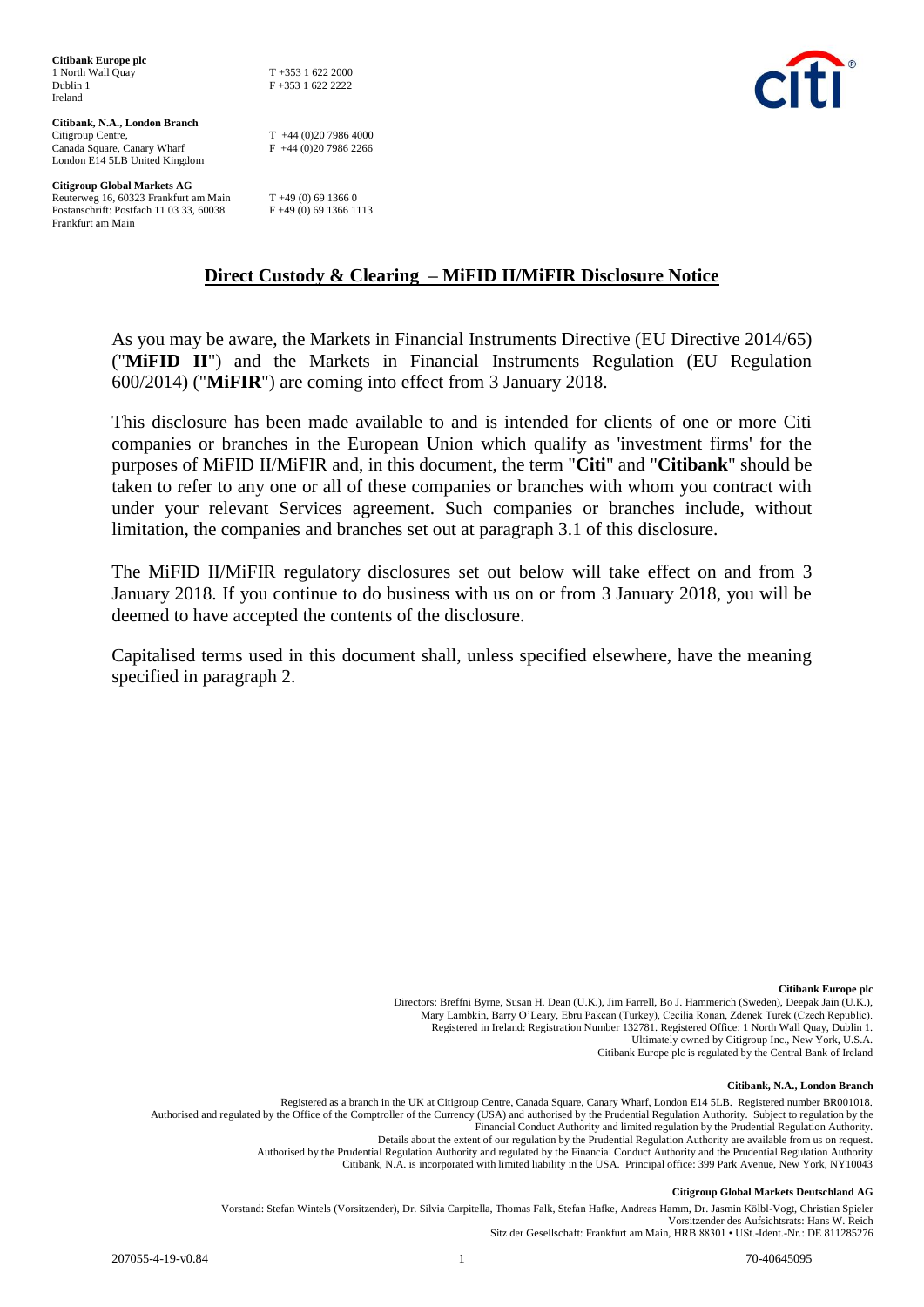## 1. **INTRODUCTION**

- 1.1 This disclosure sets out important information about Citi and your relationship with us.
- 1.2 This disclosure supplements your existing documentation for the Services we provide to you. In the event of any conflict between the contents of this disclosure and your existing documentation, this disclosure will prevail and the pre-existing documentation will be interpreted accordingly.
- 1.3 This disclosure may be updated on the Citi website and superseded by new versions from time to time. You can access the Citi website at: [http://icg.citi.com/icg/global\\_markets/uk\\_terms.jsp.](http://icg.citi.com/icg/global_markets/uk_terms.jsp)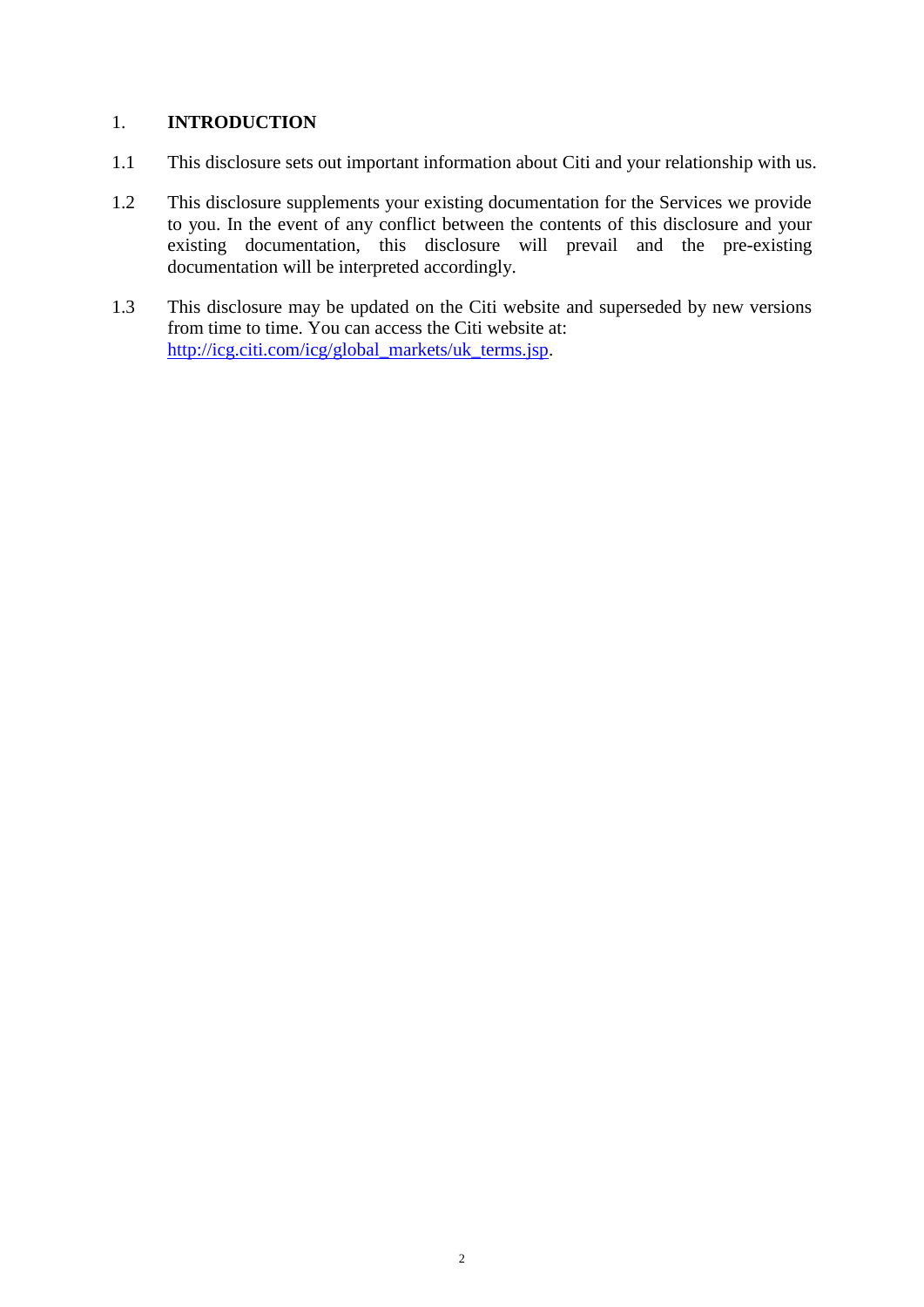#### 2. **DEFINITIONS**

"**Applicable Regulation**" means the rules and regulation of any Applicable Regulator (including, without limitation, the FCA Rules and the Irish MiFID Regulations 2017), the rules of any relevant exchange and any other laws or regulations applicable to Citi in the provision of Services to you;

"**Applicable Regulator**" means each of the FCA, PRA, CBI, ESMA or any other relevant regulatory authority regulating Citi in any jurisdiction;

"**BaFin**" means the German Federal Financial Supervisory Authority – *Bundesanstalt für Finanzdienstleistungsaufsicht*;

"**CBI**" means the Central Bank of Ireland;

"**Citi Organisation**" means Citigroup, Inc. and any company or other entity of which Citigroup, Inc. is directly or indirectly a shareholder or owner. For the purpose of this disclosure, each branch of Citibank, N.A., Citibank Europe plc or any affiliate will be deemed a separate member of the Citi Organisation;

"**Client**" or "**you**" means the entities listed in the Schedule hereto;

"**Client Money**" has the same meaning as used in the Client Money Rules;

"**Client Money Distribution and Transfer Rules**" means Chapter 7A of the FCA's Client Assets Sourcebook setting out the client money distribution and transfer rules;

"**Client Money Rules**" means Chapter 7 of the FCA's Client Assets Sourcebook setting out the client money rules;

"**Custody Account**" means each account established by the custodian for the client for recording the receipt, safekeeping and maintenance of Securities or other financial assets as agreed by the custodian under the relevant Services agreement;

"**Custody Asset Rules**" means the provisions of the FCA Rules relating to the holding of Financial Instruments or other assets on behalf of clients;

"**ESMA**" means the European Securities and Markets Authority;

"**FCA**" means the UK Financial Conduct Authority;

"**FCA Rules**" means rules contained in the FCA Handbook;

"**Financial Instruments**" has the same meaning as used in MiFID II;

"**Information Statement**" means the information statement provided to you in accordance with Article 15 of the Securities Financing Transaction Regulation;

"**Irish MiFID Regulations 2017**" means the European Union (Markets in Financial Instruments) Regulations 2017 of Ireland (as amended);

"**MiFID II**" means Directive 2014/65/EU on markets in financial instruments;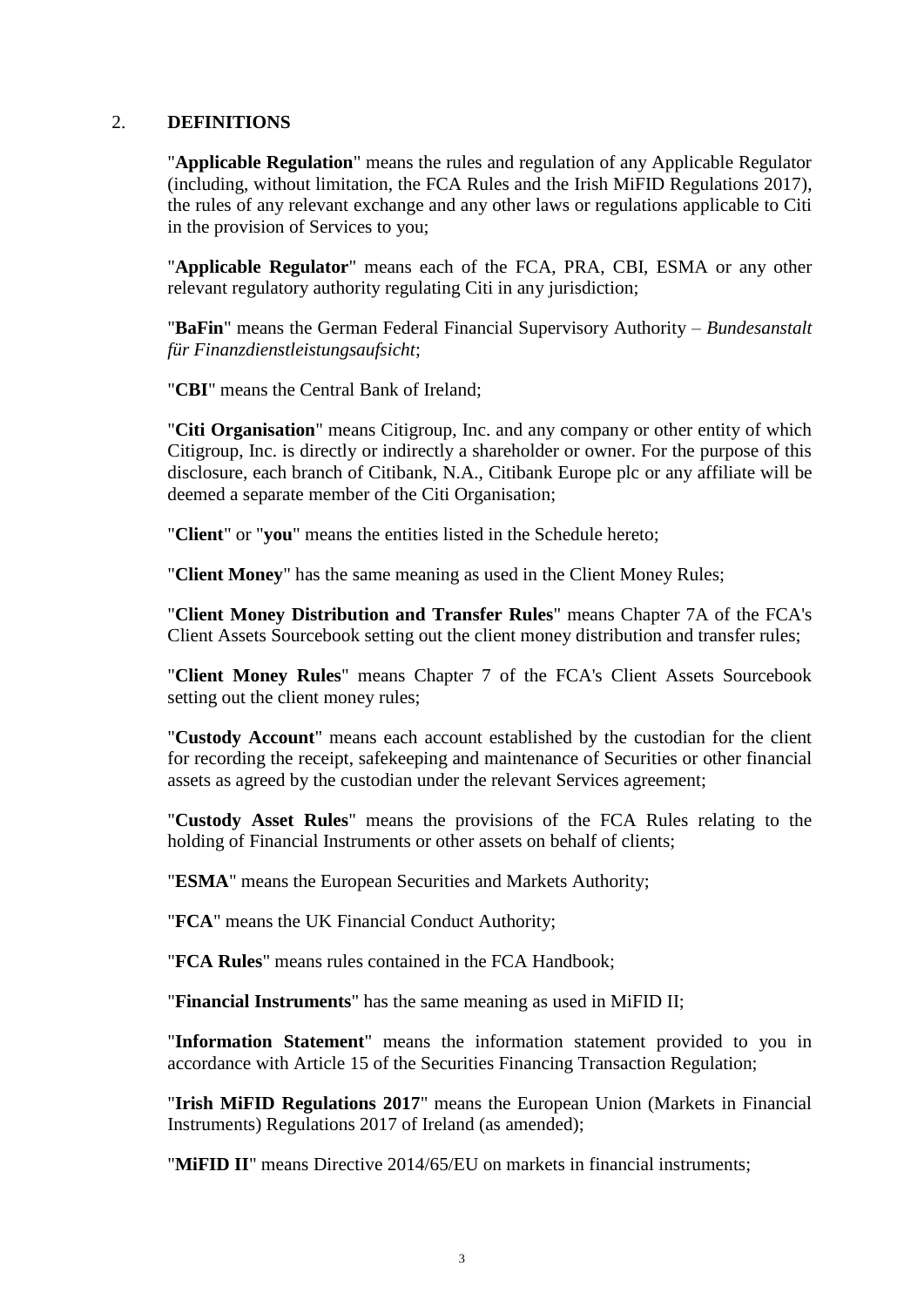"**MiFID II Delegated Directive**" means the Commission Delegated Directive (EU) supplementing MiFID II with regard to safeguarding of financial instruments and funds belonging to clients, product governance obligations and the rules applicable to the provision or reception of fees, commissions or any monetary or non-monetary benefits;

"**MiFID II Delegated Regulation**" means the Commission Delegated Regulation (EU) supplementing MiFID II as regards organisational requirements and operating conditions for investment firms and defined terms for the purposes of that Directive;

"**MiFIR**" means Regulation 600/2014 on markets in financial instruments;

"**PRA**" means the UK Prudential Regulation Authority or any successor thereto;

"**Securities**" has the meaning given to it in the relevant Services agreement and where not defined in the relevant Services agreement means any financial asset (other than cash) from time to time held within the control of the custodian for the client under the terms of the relevant Services agreement;

"**Securities Financing Transaction**" has the meaning given to it in article 1(3) of the MiFID II Delegated Directive;

"**Service(s)**" means the services provided to you by Citi under the relevant agreement(s) or otherwise as may be requested by you from time to time;

"**Third Country**" means a jurisdiction which is not a member state of the European Economic Area; and

"**Third Party**" means any nominee, sub-custodian, settlement system or depositary through which we hold Securities.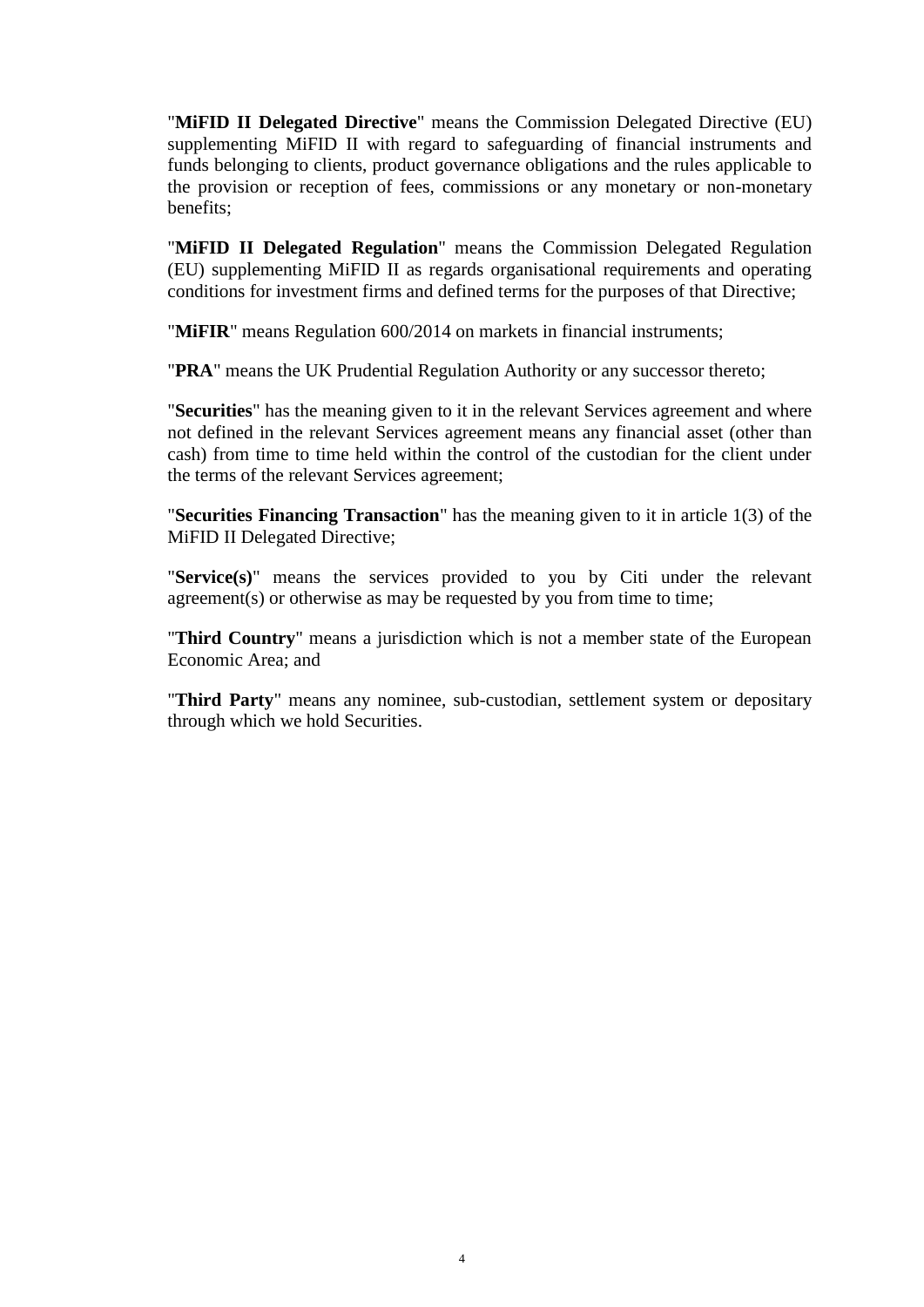## 3. **DISCLOSURES**

#### 3.1 **Citi Entity Information**

We are required under Applicable Regulation to provide you with certain information about Citi as set out below.

- 3.1.1 **Citibank, N.A.** is registered in the United States of America with RSSD ID number 476810 and holds charter no. 1461 issued by the Office of the Comptroller of the Currency. Citibank, N.A.'s principal place of business is 388 Greenwich Street, New York, NY 10013, United States of America. Its registered office is at 701 East 60th Street, North Sioux Falls, South Dakota 57104, United States of America. Citibank, N.A.'s primary federal regulator is the Office of the Comptroller of the Currency.
- 3.1.2 **Citibank, N.A., London Branch**, is a branch of Citibank, N.A. which is authorised and regulated by the Office of the Comptroller of the Currency of the United States of America with UK company number FC001835. It is authorised in the United Kingdom by the PRA and subject to regulation by the FCA and limited regulation by the PRA. It appears on the UK's financial services register with firm reference number 124704. Citibank, N.A., London Branch is registered as a branch with UK establishment number BR001018. Its UK establishment office address is Citigroup Centre, Canada Square, London E14 5LB.
- 3.1.3 **Citibank Europe plc** is registered in Ireland with company registration number 132781. It is regulated by the CBI under the reference number C26553 and supervised by the European Central Bank. Its registered office is at 1 North Wall Quay, Dublin 1, Ireland.
- 3.1.4 **Citibank Europe plc, UK branch** is a branch of Citibank Europe plc with UK company number FC032763. It is authorised in the United Kingdom by the PRA and subject to limited regulation by the FCA and PRA. It appears on the UK's financial services register with firm reference number 211646. Citibank Europe plc, UK branch is registered in the UK as a branch with UK establishment number BR017844. Its UK establishment office address is Citigroup Centre, Canada Square, London E14 5LB. Details about the extent of our authorisation and regulation by the PRA, and regulation by the FCA are available from us on request.
- 3.1.5 Each of Citibank, N.A., London and Citibank Europe plc, UK branch form part of the same UK VAT group, with group registration number GB 429 6256 29.
- 3.1.6 **Citibank Europe plc, Bulgaria Branch** is a branch of Citibank Europe plc. It is authorised in Bulgaria and subject to regulation by the Bulgarian National Bank and the Financial Supervision Commission. It appears on the Bulgarian Commercial Register with UIC number 202861597. Its registered office is at Serdika Offices, 10<sup>th</sup> Floor, 48 Sitnyakovo Blvd., Sofia 1505, Bulgaria.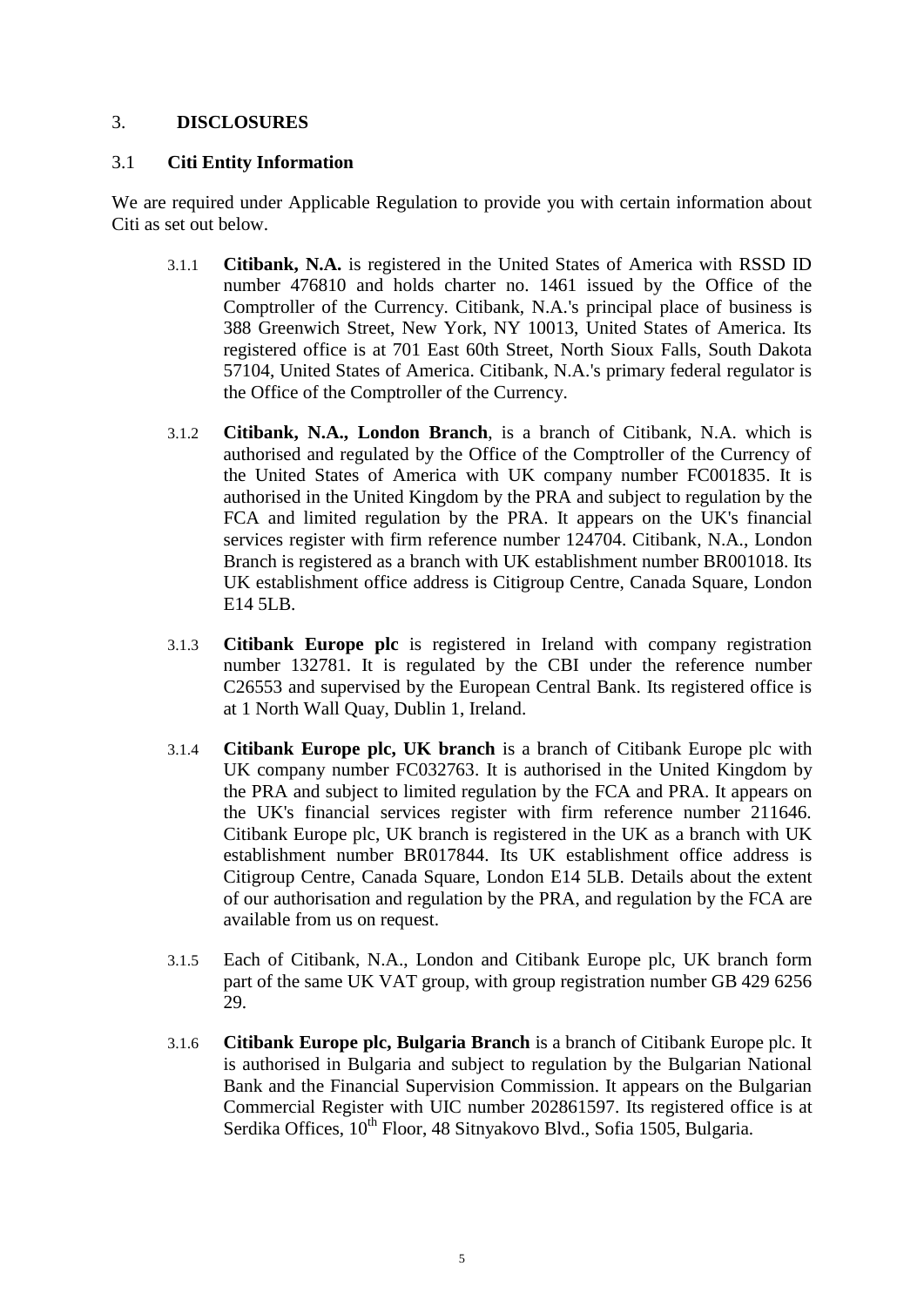- 3.1.7 **Citibank Europe plc, organizační složka** is a branch of Citibank Europe plc. It is authorised in the Czech Republic and subject to regulation by the Czech National Bank. It appears on the Czech financial register of the Municipal Court in Prague, Section A, Insert 59288 with Czech registration number 28198131. Its registered office is at Bucharova 2641/14, 158 02 Prague 5, Stodůlky, Czech Republic.
- 3.1.8 **Citibank Europe plc, Greece Branch** is a branch of Citibank Europe plc with Greek registry number 136957160001. It is authorised in Greece and subject to regulation by The Bank of Greece and the Hellenic Capital Markets Commission. Its registered office is at Greece Branch, Othonos 8, Athens, 10557, Greece.
- 3.1.9 **Citibank Europe plc, Hungarian Branch Office** is a branch of Citibank Europe plc with Hungarian company register number 01-17-000560. It is authorised in Hungary and subject to regulation by the National Bank of Hungary with identifier number 22574361. Its registered office is at 1051 Budapest, Bank Center, Szabadság tér 7.
- 3.1.10 **Citibank Europe plc, Luxembourg Branch** is a branch of Citibank Europe plc with Luxembourg companies register number B 200204. It is authorised in Luxembourg and supervised by the Commission de Surveillance du Secteur Financier. It appears on the Commission de Surveillance du Secteur Financier register with company number B00000395. Its registered office is at 31, Z.A. Bourmicht, 8070 Bertrange, Grand Duchy of Luxembourg.
- 3.1.11 **Citibank Europe plc, Netherlands Branch** is a branch of Citibank Europe plc and registered under number 64729206 with the Trade Register of the Chamber of Commerce Amsterdam. It is authorised and supervised in the Netherlands by the Dutch Central Bank (*De Nederlandsche Bank*). Its registered office is at Schiphol Boulevard 257, WTC Tower D, 1118 BH, Luchthaven Schiphol, the Netherlands.
- 3.1.12 **Citibank Europe plc, Sucursal em Portugal** is a branch of Citibank Europe plc. It is authorised in Portugal by Banco de Portugal and subject to regulation by the Comissão do Mercado de Valores Mobiliarios and Banco de Portugal. It appears on the Portuguese commercial register with Portuguese registration number 980542790. Its registered office is Edifício Fundação, Rua Barata Salgueiro, Nº 30 - 5º, 1269-056 Lisbon, Portugal.
- 3.1.13 **Citibank Europe plc, Romania Branch** is a branch of Citibank Europe plc. It is authorised in Romania and subject to regulation by the National Bank of Romania and the Romanian Financial Supervisory Authority. It appears on the Romanian Trade Register within the Bucharest Court of Law with registration number J40/21058 and Sole Registration number 24882493. It appears in the Romanian Register of Credit Institutions with registration number RB-PJS-40- 065, and in the register of the Romanian National Securities commission with registration number PJM01SICM/400004. Its registered office is at Calea Victoriei 145 Sector 1, Bucharest, Romania.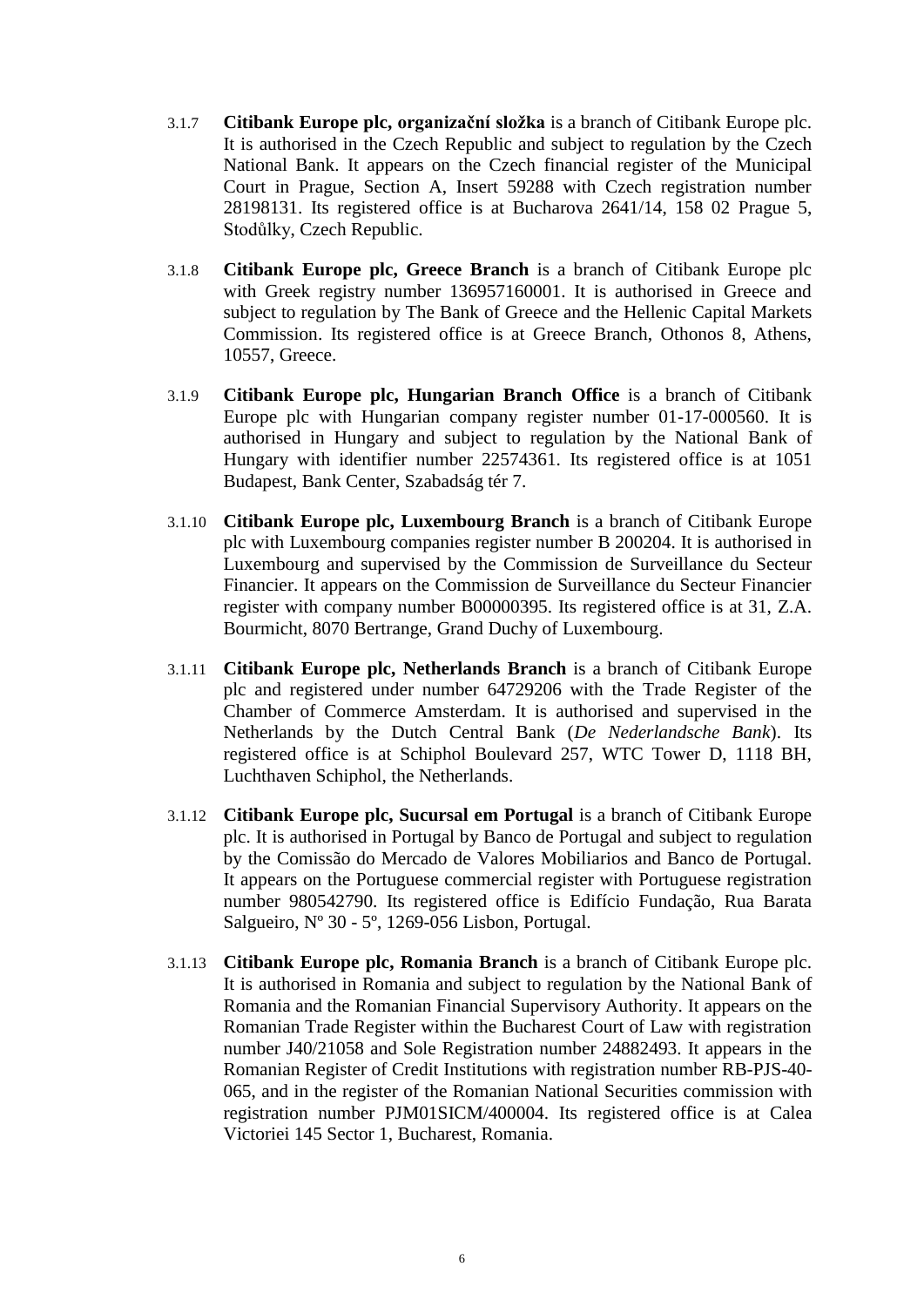- 3.1.14 **Citibank Europe plc, pobočka zahraničnej banky** is a branch of Citibank Europe plc. It is authorised in Slovakia and subject to regulation by the National Bank of Slovakia. It appears on the Commercial Register of District Court Bratislava I, Section Po, Insert No. 1662/B with registration number 36 861 260. Its registered office is at Dvořákovo nábrežie 8, 811 02 Bratislava, Slovak Republic.
- 3.1.15 **Citibank Europe plc, Sucursal en España** is a branch of Citibank Europe plc. It is authorised in Spain by Banco de España and subject to regulation by Banco de España with identification code ES1474. It was created by virtue of the notarial deed n° 2036 of Mr. José Angel Jiménez Sanchiz the 20<sup>th</sup> of October 2015, incorporated at the Madrid Mercantile Registry, and bears the Spanish fiscal number no. W0073078H. Its registered office is at José Ortega Y Gasset, 29, 28006 Madrid, Spain.
- 3.1.16 **Citibank Europe plc, Sweden Branch** is a branch of Citibank Europe plc. It is authorised in Sweden and subject to regulation by the Finansinspektionen. It appears on the Swedish company register with Corporate ID number 516406- 0997. Its office is at Birger Jarlsgatan 6, Stockholm, Sweden and its registered address is at Box 14422, SE 111 84 Stockholm, Sweden.
- 3.1.17 **Citigroup Global Markets Deutschland AG** is authorised in Germany by the BaFin and supervised by BaFin, Deutsche Bundesbank and the European Central Bank. It appears in the commercial register of the Local Court of Frankfurt with registration number HRB 88301 and the database of BaFin with ID number 100120. Its registered office is at Frankfurter Welle, Reuterweg 16, 60323 Frankfurt, Germany.
- 3.1.18 Details about the extent of our regulation by the relevant competent authority are available from us on request.
- 3.1.19 Contact address of competent authorities (as applicable) as at the date of this disclosure:

**PRA**: Prudential Regulation Authority, 20 Moorgate, London EC2R 6DA, United Kingdom.

**FCA**: Financial Conduct Authority, 25 The North Colonnade, London E14 5HS, United Kingdom.

**CBI**: Central Bank of Ireland, PO Box 559, Dublin 1, Ireland.

**Office of the Comptroller of the Currency:**  $4007<sup>th</sup>$  Street, SW, Washington, DC 20219. United States of America.

**European Central Bank**: 60640 Frankfurt am Main, Germany.

**Bulgarian National Bank**: 1 Knyaz Alexander I Sq., 1000 Sofia, Bulgaria.

**Bulgarian Financial Supervision Commission**: 1000 Sofia, 16 Budapeshta Str.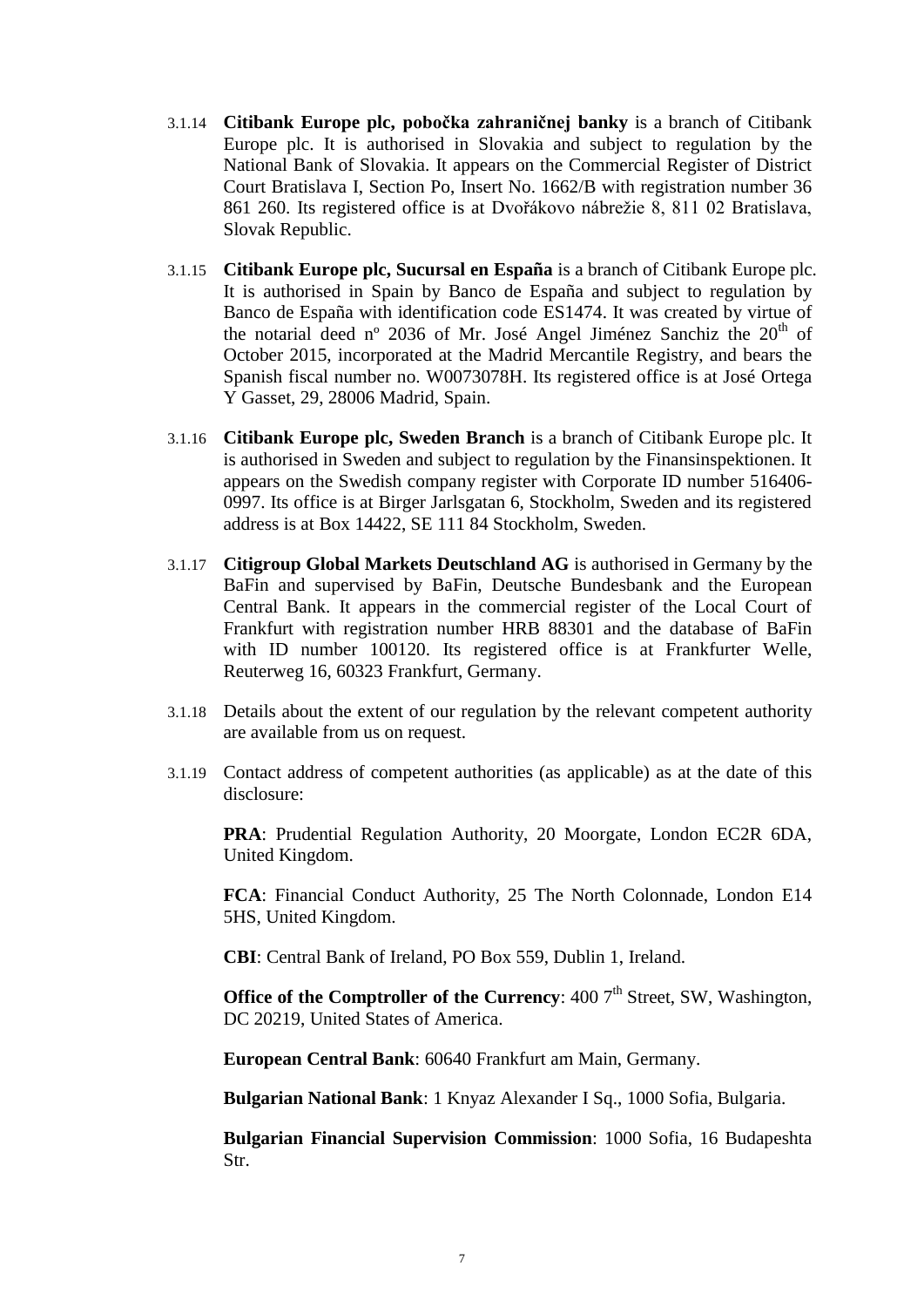**Czech National Bank**: Na Příkopě 28, 115 03 Praha 1.

**Dutch Central Bank**: Westeinde 1, 1017 ZN Amsterdam, the Netherlands

**Netherlands Authority for the Financial Markets**: Vijzelgracht 50,1017 HS Amsterdam, the Netherlands.

**The Bank of Greece**: 21 E. Venizelos Avenue, GR 102 50 Athens.

**Hellenic Capital Market Commission**: 1 Kolokotroni & Stadiou Str., 105 62 Athens, Greece.

**Magyar Nemzeti Bank (National Bank of Hungary)**, mailing address: 1850 Budapest, customer service: 1013 Budapest, Krisztina krt. 39.

**Commission de Surveillance du Secteur Financier**: L-2991 Luxembourg.

**Banco de Portugal**: R. Do Comércio, 148, 1100-150 Lisboa.

**Comissão do Mercado de Valores Mobiliarios**: Rua Laura Alves, nº. 4, Apartado 14258, 1064-003 Lisboa.

**National Bank of Romania**: 25 Lipscani Street, Bucharest 3, postal code 030031, Bucharest, Romania.

**Romanian Financial Supervisory Authority:** 15 Splaiul Independentei Street, District 5, postal code 050092, Bucharest, Romania

**National Bank of Slovakia**: Imricha Karvaša 1, 813 25 Bratislava 1, Slovak Republic.

**Banco de España**: c/ Alcalá 50, 2800, Madrid, Spain.

**Swedish Finansinspektionen**: Box 7821, 103 97 Stockholm.

**BaFin**: Graurheindorfer Straße 108, 53117 Bonn, Germany.

**Národná banka Slovenska**: Imricha Karvaša 1, 813 25 Bratislava.

#### 3.2 **Communications**

Unless otherwise provided for in the relevant Services agreement or as notified to you from time to time, communications to us may be sent to the attention of the Company Secretary at the address set forth below.

Citigroup Centre Canada Square Canary Wharf London E14 5LB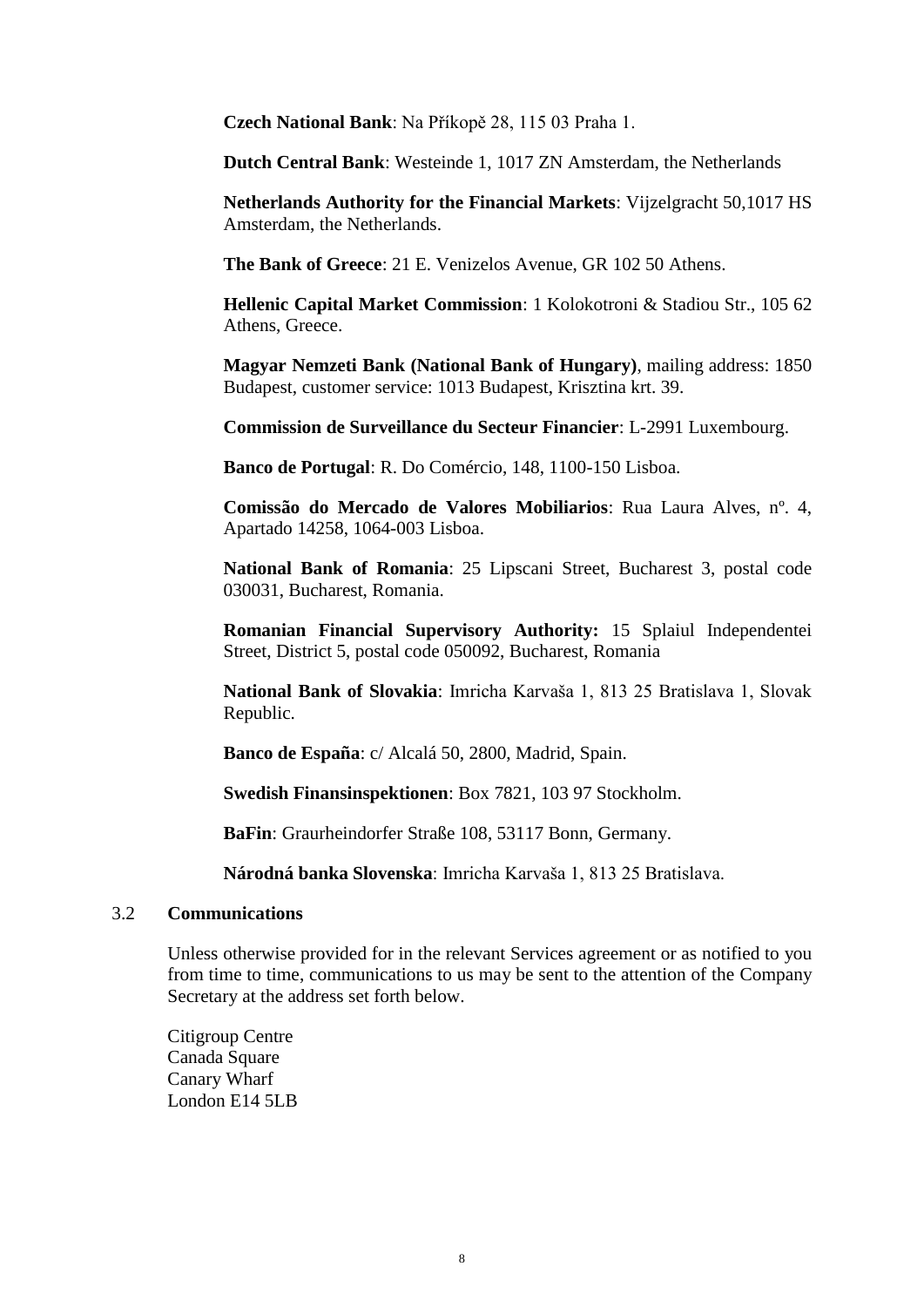Attention: Company Secretary

Telephone: +44 207 500 5000

Facsmile: +44 207 508 9112

Email: [citi.isdcc.comms@citi.com](mailto:citi.isdcc.comms@citi.com)

## <span id="page-8-0"></span>3.3 **Policies and Procedures**

- 3.3.1 Where we are required under Applicable Regulation to make available our policies and procedures or summaries of our policies and procedures, we will make these available at [http://icg.citi.com/icg/global\\_markets/uk\\_terms.jsp](http://icg.citi.com/icg/global_markets/uk_terms.jsp) or such other website as is notified to you. Where we are required to update our policies and procedures for MiFID II / MiFIR, our updated policies and procedures, or summaries thereof, will be available on the relevant website from 3 January 2018.
- 3.3.2 All policies and procedures, or summaries thereof, may be updated and superseded by new versions from time to time, which shall be made available on the relevant website.

## 3.4 **Reports or Statements on the Performance of the Service**

We will provide reports or statements on the Services provided to you under the relevant Services agreement at least quarterly or as required under Applicable Regulation. The content, frequency and timing of such reports will be as agreed between us from time to time.

# 3.5 **Conflicts of Interest**

We have policies and procedures to identify, consider and manage potential conflicts of interest and protect the integrity of our relationships with our clients. Citi company personnel are required to comply with such policies and procedures and may not do anything directly or indirectly that is prohibited thereunder. Our conflicts of interest policy or a summary of this policy is available and updated through the website listed in Section [3.3](#page-8-0) of this disclosure notice or such other website as is notified to you.

# 3.6 **Costs and Charges**

- 3.6.1 You will be responsible for our fees and charges, in amounts as agreed between us from time to time. We shall provide you in good time with appropriate information with regard to all costs and related charges (including our fees) in accordance with Applicable Regulations.
- 3.6.2 To the fullest extent permissible under Applicable Regulations, you agree to a limited application of the detailed information requirements on costs and associated charges contained in the Article 50 of the MiFID II Delegated Regulation and any other Application Regulation.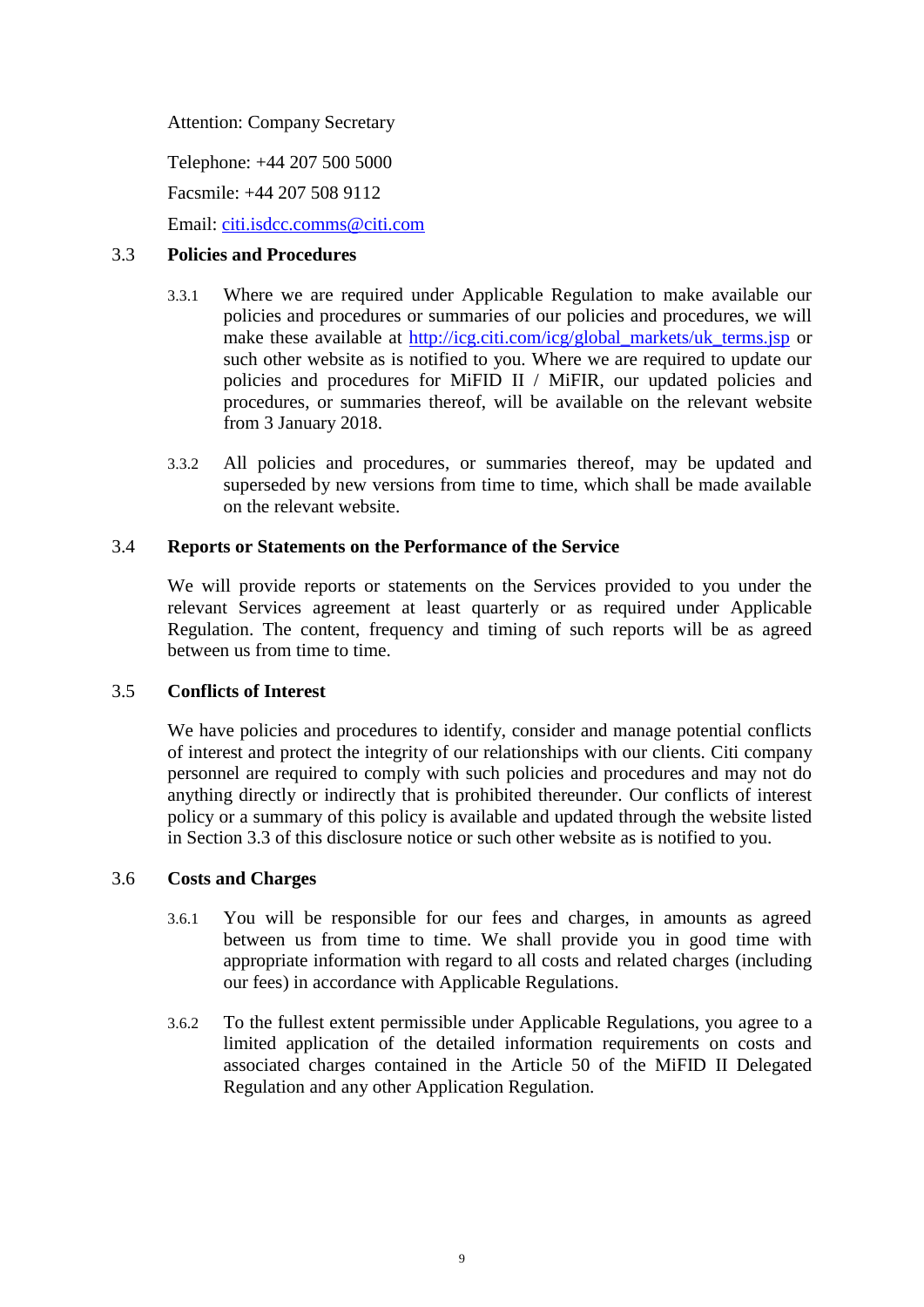# 3.7 **Client Classification**

- 3.7.1 For the purposes of the Applicable Regulations and based upon the information available to us, you have been classified as a professional client, as notified to you separately in writing. You must notify us immediately of any change of circumstances that could affect your classification.
- 3.7.2 You have a right to request re-classification. If you are classified as an eligible counterparty, certain of the regulatory protections applicable to a professional client will not apply, including protections resulting from the requirements in relation to: (a) acting in accordance with a client's best interests; (b) ensuring that information we address to clients or potential clients is fair, clear and not misleading; (c) assessing the appropriateness of services or products proposed to clients or requested by clients; (d) taking all sufficient steps for obtaining the best possible result for the execution of client orders; (e) implementing procedures providing for the prompt, fair, and expeditious execution of client orders relative to the orders of our other clients or our trading interests; (f) restricting and disclosing the giving and receiving of any fee, commission or non-monetary benefit in connection with the provision of an investment service or an ancillary service; and (g) when an investment service is offered together with another service or product as part of a package or as a condition for the same agreement or package, informing the client whether it is possible to buy the different components separately.
- 3.7.3 If you are a per se professional client and if certain criteria are met, and if we agree, you may elect to be classified as an eligible counterparty.
- 3.7.4 Although professional clients and eligible counterparties may request to be classified as retail clients, we will not accept requests for reclassification as a retail client (unless we are required by Applicable Regulation to accept such requests) and may not be able to continue to conduct business with you upon receipt of such a request.

#### 3.8 **Inducements**

Where permitted under Applicable Regulation, we may provide any monetary benefit or non-monetary benefit to, or receive any monetary benefit or non-monetary benefit from, any member of the Citi Organisation or other third party (including a person acting on their behalf) in respect of the Services provided. Details of the nature and amount of any such monetary benefit or non-monetary benefit shall be disclosed to you only if and as required under Applicable Regulations. In carrying on our business, we may provide to, and receive from members of the Citi Organisation and other third parties minor non-monetary benefits. Our inducements policy or a summary of this policy is available and updated through the website listed in Section [3.3](#page-8-0) of this disclosure notice or such other website as is notified to you.

# 3.9 **Complaints Handling**

3.9.1 Information regarding the process to be followed when handling a complaint, our complaints handling policy or a summary of this policy and contact details of our complaints management function are available on request and at the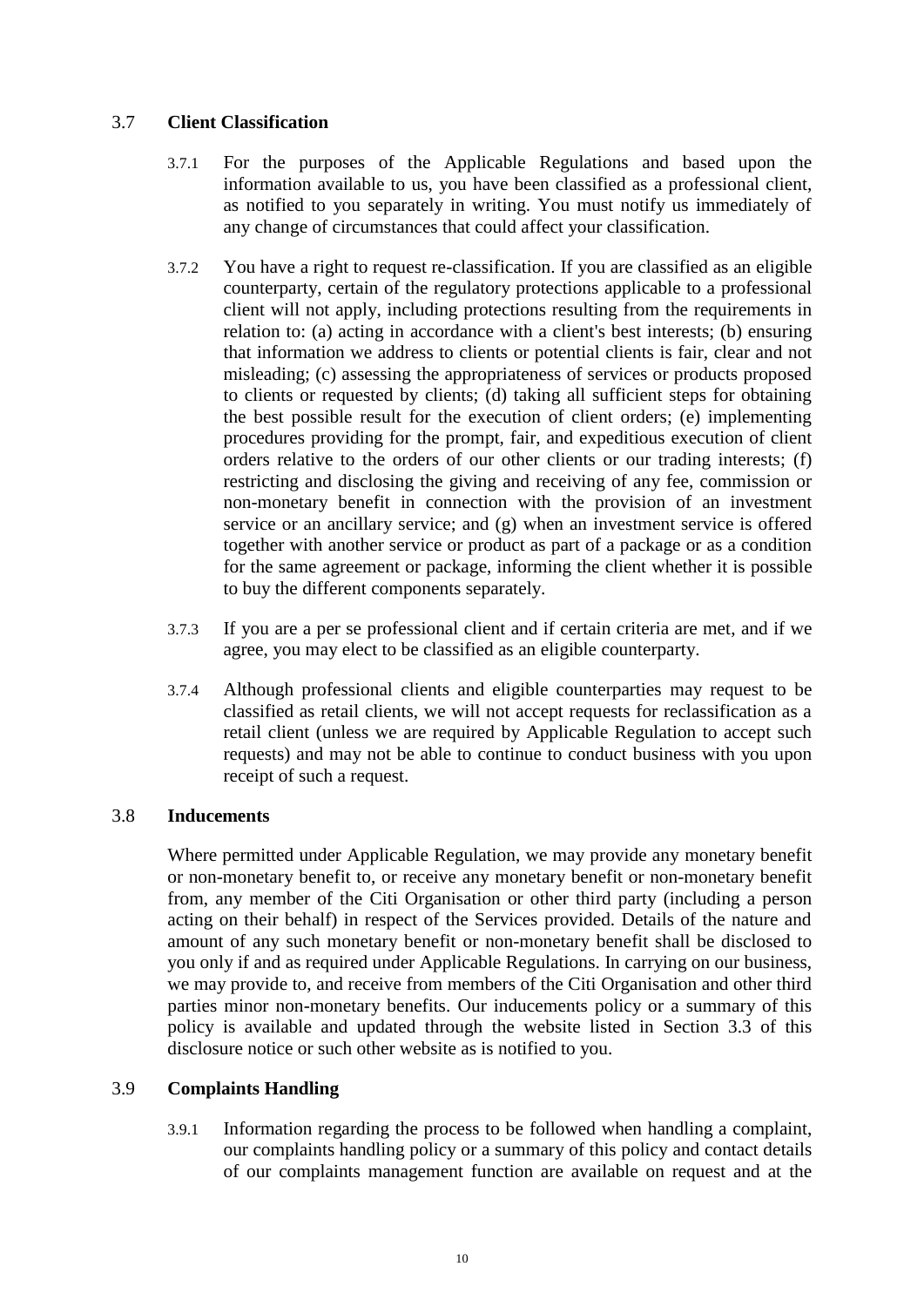website listed in Section [3.3](#page-8-0) of this disclosure notice or such other website as is notified to you.

3.9.2 If you are an eligible complainant (as defined in the FCA Rules) you may have the right to refer your complaint to the Financial Ombudsman Service. The Financial Ombudsman is a free and independent statutory dispute resolution scheme for financial services. Details of who are eligible complainants can be obtained from the Financial Ombudsman Service. The Financial Ombudsman Service's website is at [www.financial-ombudsman.org.uk](http://www.financial-ombudsman.org.uk/) and they can be contacted at:

The Financial Ombudsman Service Exchange Tower London E14 9SR

Email: [complaint.info@financial-ombudsman.org.uk](mailto:complaint.info@financial-ombudsman.org.uk)

Telephone: 0800 0234 567 or 0300 1239 123

In respect of Citibank Europe plc if you are an eligible consumer (as defined in section 57BA of the Central Bank Act 1942) you may have the right to refer your complaint to the Irish Financial Services Ombudsman. The Irish Financial Services Ombudsman is a free and independent statutory dispute resolution scheme for financial services. Details of who are eligible consumers can be obtained from the Irish Financial Services Ombudsman's website at [www.financialombudsman.ie](http://www.financialombudsman.ie/) and they can be contacted at:

The Financial Services Ombudsman 3 rd Floor Lincoln House Lincoln Place Dublin 2 D02 VH29 Ireland

3.9.3 For all other jurisdictions, please contact the relevant regulator as set out in paragraph 3.1 above.

#### 3.10 **Reporting**

Where we or our agents or delegates and/or a third party execute an order with, for or in relation to you, or provide Services to you, we, our agents or delegates and/or the third party may be required under Applicable Regulation to make information regarding the order and its execution, your positions or the Services provided to you (which may include information about you) public or available or to report such information to a competent authority and/or other person. You are separately responsible for ensuring that you comply with any obligations applicable to you under Applicable Regulations to make public, provide or report information regarding your orders and their execution or your positions. For the avoidance of doubt, without separate written agreement, we do not undertake to make public, provide or report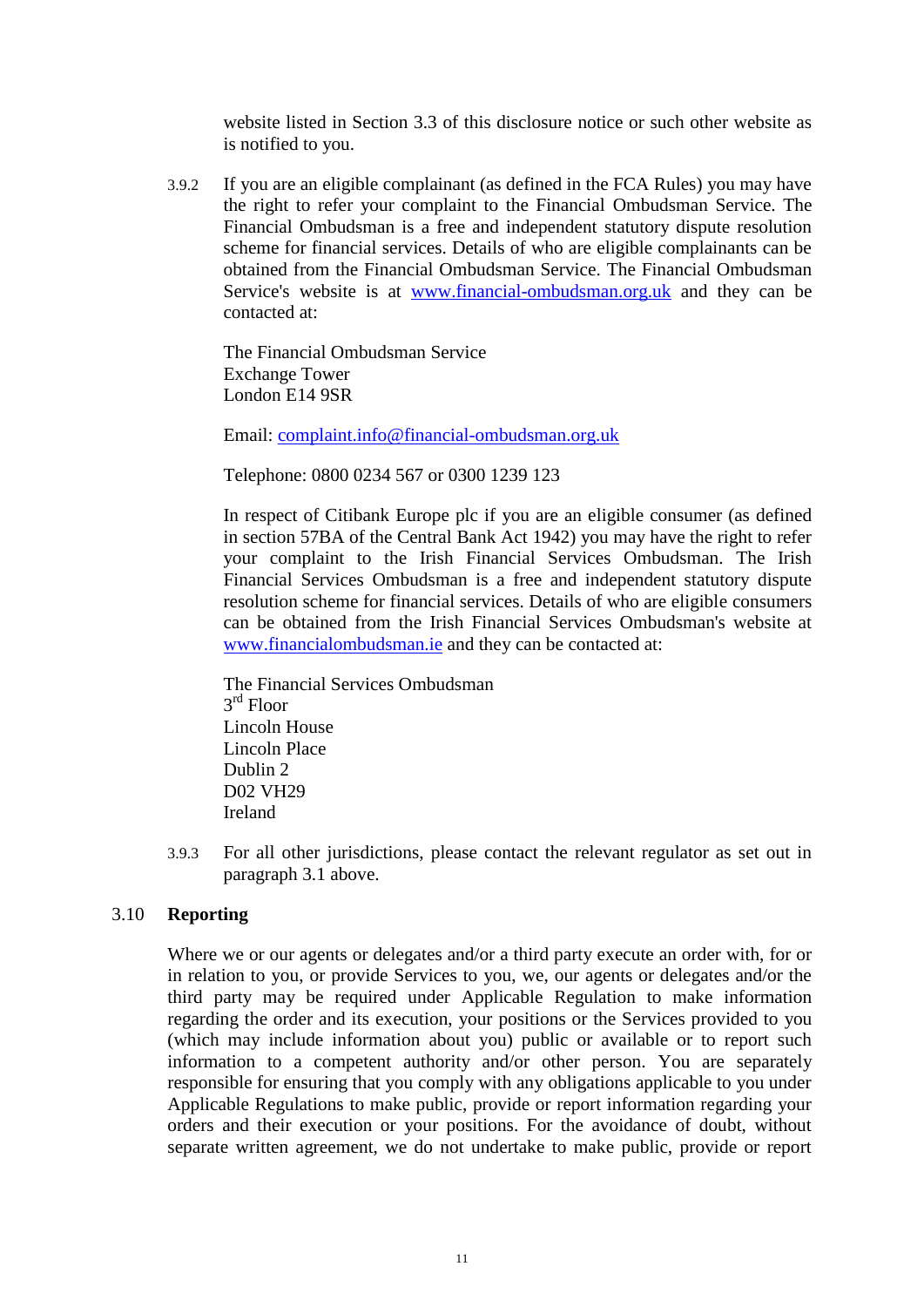such information on your behalf or in a manner that seeks to satisfy any obligations applicable to you.

## 3.11 **Information about Financial Instruments and Investment Strategies**

- 3.11.1 Investing in Financial Instruments involves a degree of risk and some Financial Instruments are more risky than others. Prices can fall as well as rise and there is a risk you may lose some or all of your investment in a Financial Instrument. Before deciding to transact in any Financial Instrument generally, and in any particular case, you will have assessed the risks inherent in those Financial Instruments and in any related services and strategies which include but are not limited to the following: credit risk; market risk; and the impact of positive and negative market conditions; liquidity risk; risks relating to volatility; limitations on the available market; impediments or restrictions on divestment (including possible exit methods and their consequences, possible constraints on and the estimated timeframe for sale); interest rate risk; tax risk; foreign exchange risk; business risk; operational risk; issuer risk; insolvency risk and related events such as bail-in; stabilisation risk; dividend risk; regulatory risk; legal risk; risks relating to leverage; margin requirements or similar obligations; the risks of "over the counter" trading, as opposed to onexchange trading (such as the nature of clearing house "guarantees", transparency of prices and ability to close out positions); and whether you may assume, as the result of the investment, financial commitments or other additional obligations, including contingent liabilities additional to the cost of acquiring the investment.
- 3.11.2 You should also read any relevant documentation, for example term sheets, and offering memoranda, which may highlight a non-exhaustive set of additional risks particular to the Financial Instruments. You should not rely on such highlighted risks as being the only risks in relation to a financial instrument.
- 3.11.3 We may provide Services in respect of Financial Instruments for which the identified target market for those Financial Instruments is limited to professional clients as well as those for which the target market for those Financial Instruments is professional and retail clients.

#### 3.12 **Safeguarding Client Securities**

- 3.12.1 Our liability to you is as set out in the Services agreement, entered into between you and us, as may have been amended, modified or supplemented from time to time.
- 3.12.2 Holding Securities with a Third Party
	- (a) Subject to the terms of the Services agreement, your Securities may be held by us with a Third Party which is (a) an affiliate of Citi or (b) not an affiliate of Citi.
	- (b) Where we arrange for your Securities to be held in a Third Country there may be different settlement, legal and regulatory requirements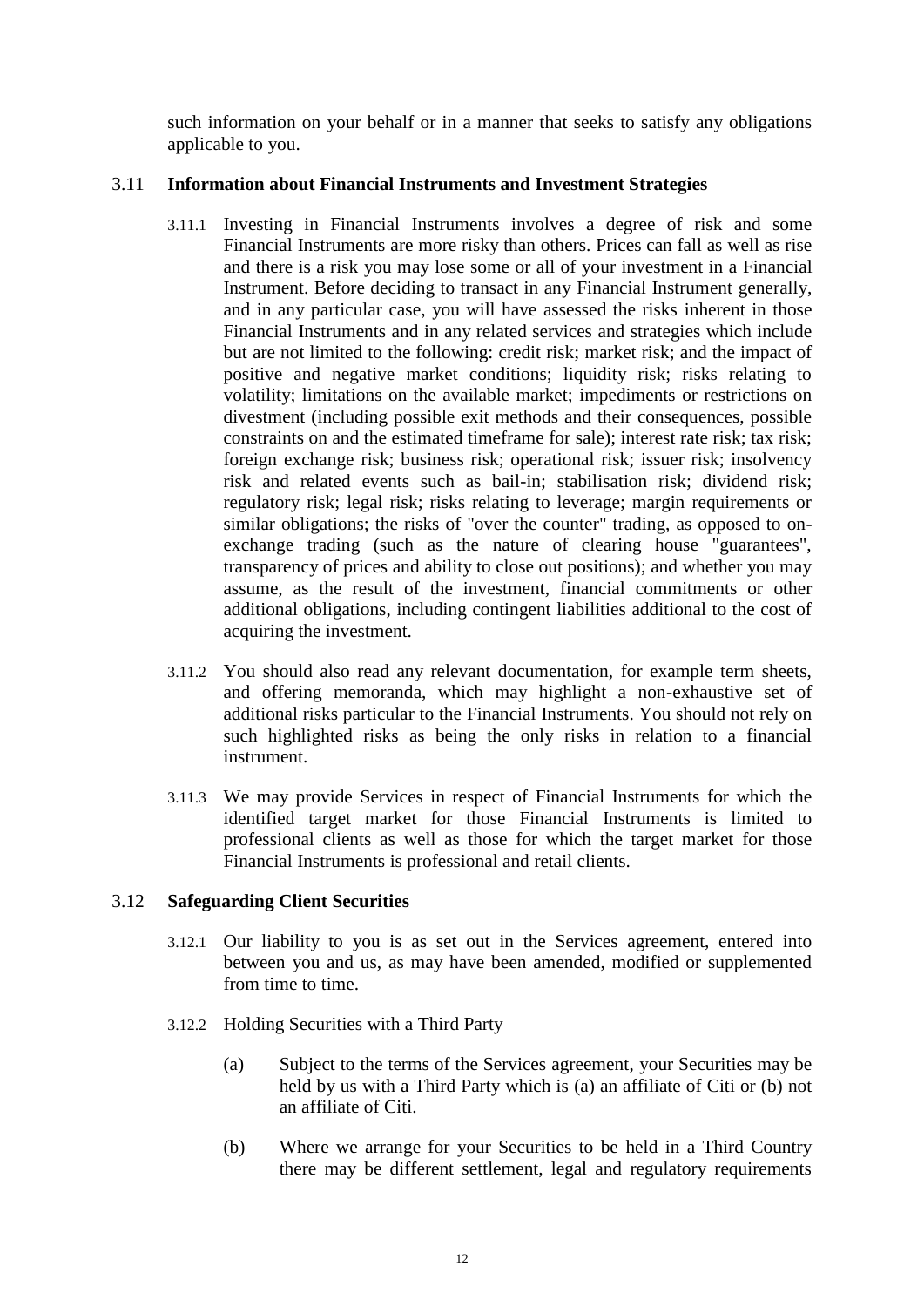and different practices for the separate identification of Securities from those that would have applied if such accounts were held in the UK or other EU or EEA member state.

- (c) We may deposit your Securities with a Third Party in a country that does not regulate the holding and safekeeping of Financial Instruments for the account of another person as permitted by Applicable Regulation. Unless requested by you in writing, we will only arrange for such Securities to be deposited with such a Third Party where the nature of the Securities, or the Services provided in connection with such Securities requires that they be so deposited.
- (d) In the event of the insolvency or any other analogous proceedings of a Third Party holding your Securities, we may only have an unsecured claim against the Third Party on your behalf and subject to the terms of the Services agreement, you may be exposed to the risk that the Securities, cash or any other property received by us from the Third Party is insufficient to satisfy your claim and the claims of all other relevant clients.
- (e) Where we deposit your Securities with a Third Party, such Securities may be pooled with those belonging to other of our clients. Where we do this, your individual client entitlements may not be separately identifiable by separate certificates, other physical documents of title or equivalent electronic record and so, in the event of an irreconcilable shortfall after our insolvency, clients whose assets have been pooled may share in that shortfall in proportion to their original assets in the pool. Any entitlements or other benefits arising in respect of pooled assets will be allocated pro rata to each client whose assets are so pooled.
- 3.12.3 Registration or Recording of Securities
	- (a) Where we hold registrable Securities for you, normally such Securities will be held in your name or in the name of an eligible nominee. However, where Securities are subject to the law or market practice of a Third Country and where permitted by Applicable Regulation, we may register or record your Securities in our name or in the name of a Third Party.
	- (b) Where we hold registrable Securities for you with a Third Party, if your Securities are held in our name or the name of a Third Party, such Securities may not be segregated from our assets or those of the Third Party and in the event of a default by us or the Third Party, may not be as well protected from claims of our creditors or those of the Third Party (in comparison to if your Securities had been segregated from our own assets or those of the Third Party).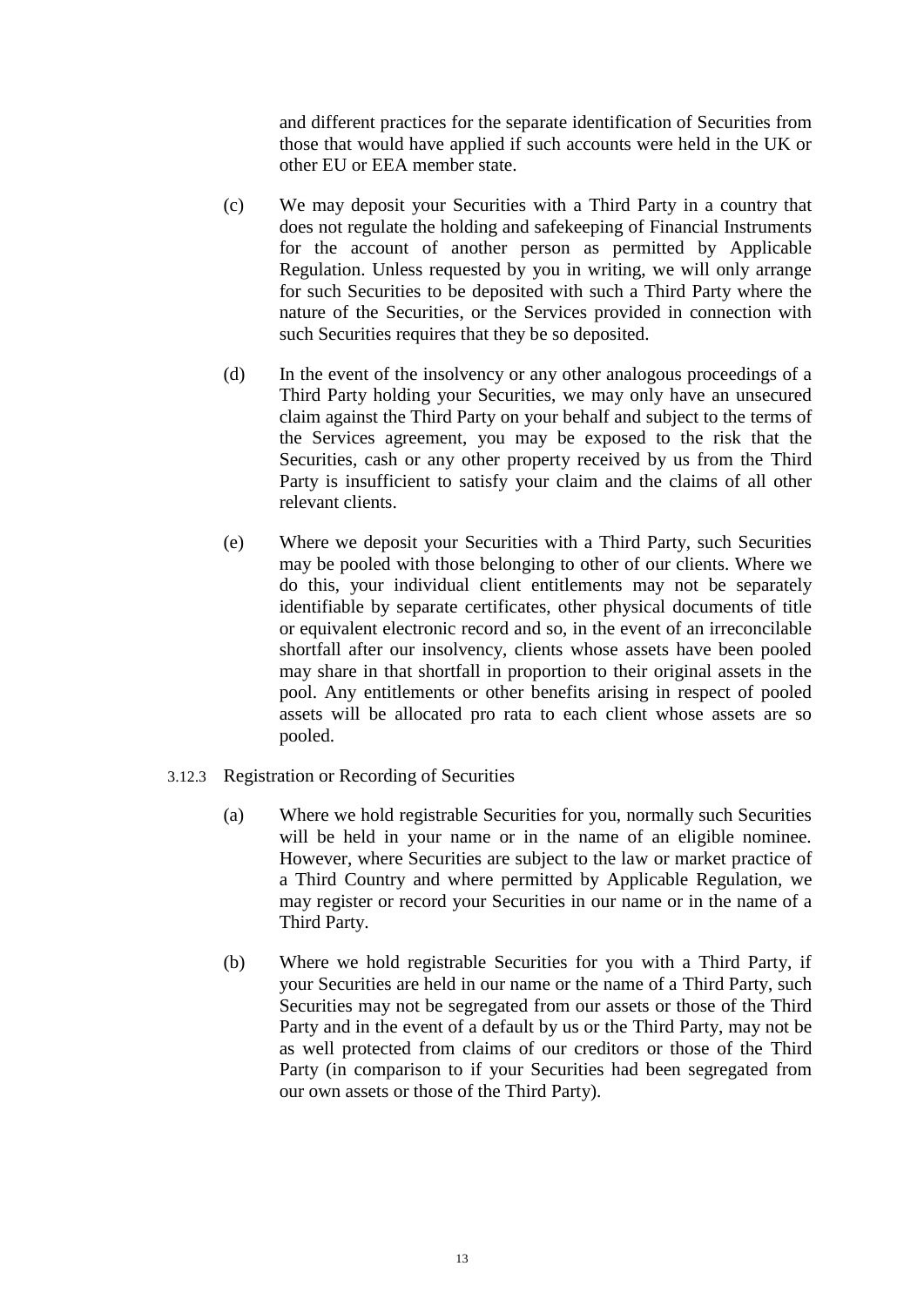- 3.12.4 Lien or other Security Interests
	- (a) The existence and terms of any lien or other security interest which we have, or may have, over your Securities are set out in the relevant Services agreement.
	- (b) Where Securities recorded as being held in your Custody Account are deposited into an account with a Third Party, such Third Party may have a security interest or lien over such Securities, to the extent we are permitted to grant such rights by Applicable Regulation.
	- (c) We will not grant a security interest or lien enabling a Third Party to dispose of your Securities in order to recover debts that do not relate to you or the business transacted by us with or on behalf of you unless we are required to do so by Applicable Regulation. If your Securities are disposed of to recover debts unrelated to you, we may only have an unsecured claim against the Third Party on your behalf, and you will be exposed to the risk that the Securities, cash or any other property received by us from the Third Party are insufficient to satisfy your claim.

## 3.13 **Services provided by FCA Regulated Custodians in relation to cash held as banker and shortfalls**

3.13.1 Cash held as banker

Unless otherwise notified to you, money held for you in an account with us will be held by us as banker and not as trustee in accordance with the Client Money Rules. As a result, in the event of Citi's insolvency (or analogous event), the Client Money Distribution and Transfer Rules will not apply to such money, and you will not be entitled to share in any distribution under such Client Money Distribution and Transfer Rules.

- 3.13.2 Shortfalls
	- (a) Where, in the circumstances contemplated in the paragraph below, we hold money for you in accordance with the Client Money Rules, we hold such money as trustee and not as banker. In such case, in the event of our insolvency (or analogous event), the Client Money Rules will apply and you will be entitled to share in any relevant distribution under the Client Money Distribution and Transfer Rules.
	- (b) Where we choose to hold an amount of our money to cover a shortfall (as such term is used in the Custody Asset Rules being, in summary, any amount by which Securities held by us in the course of our Services falls short of our obligations to you), we will hold that amount for you in accordance with the Client Money Rules ("**Cover Amount**") until the shortfall is resolved (unless otherwise agreed). Where the relevant shortfall reduces or is otherwise resolved, the Cover Amount (or the portion thereof in excess of the relevant shortfall) shall become immediately due and payable to us and will cease to be Client Money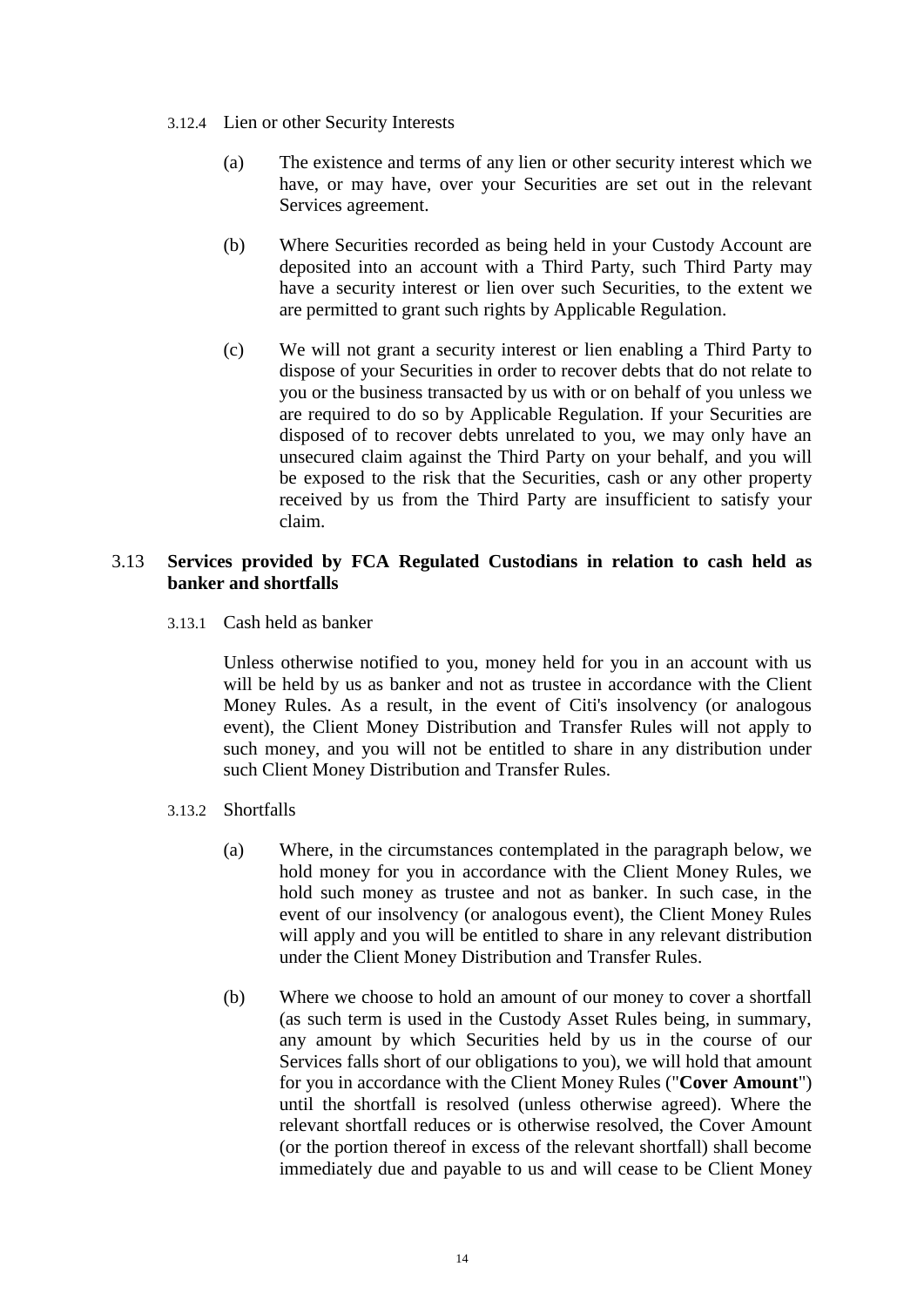held for you. In the event of termination of the Services, payment to you of any such money covering a shortfall will fully discharge our obligation to return the Securities which were the subject of that shortfall to you.

## 3.14 **Best Execution**

We maintain a policy which sets out in what circumstances, and when applicable, how we will comply with an obligation to take all sufficient steps to obtain the best possible results for our clients when executing their orders or transmitting their orders to other entities for execution. This policy or a summary of this policy is available and updated through the website listed in Section 3.3 of this disclosure notice or such other website as is notified to you. The policy does not apply if you have been classified as an eligible counterparty.

## 3.15 **Title Transfer Collateral Arrangements**

- 3.15.1 Where you provide cash collateral to Citi under a title transfer collateral agreement:
	- (a) If you enter into an Exchange Traded Services Agreement, Exchange Traded Services Schedule, General Clearing Member Services Agreement, Auto-Collateralisation Access Agreement, Global Master Repo Agreement for self-collateralising repos, or other agreement which provides for cash to be transferred to us by way of a title transfer collateral arrangement, you acknowledge that in the event of our insolvency or analogous proceedings you will be a general creditor and such cash may not be available to be paid to you. When we agree to accept cash as collateral you shall transfer to us full ownership so that all right, title and interest in and to such cash will pass to us outright. Such collateral will not be held in accordance with the Client Money Rules.
	- (b) Where you have transferred collateral to us by way of title transfer collateral arrangement, our obligation to return collateral to you shall be satisfied by delivery to you of equivalent collateral (being collateral of the same type, nominal value, description and amount).
- 3.15.2 Where you provide Securities under a title transfer collateral arrangement:
	- (a) We hereby draw your attention to the Information Statement provided to you disclosing the risks involved and the effect of title transfer collateral arrangements on your Securities.

#### 3.16 **Recording of Communications**

Telephone conversations and electronic communications between you and us that result or may result in transactions in Financial Instruments will be recorded in accordance with Applicable Regulation. A copy of the recording of such conversations and communications will be available on request for a time period which is in accordance with Applicable Regulation.